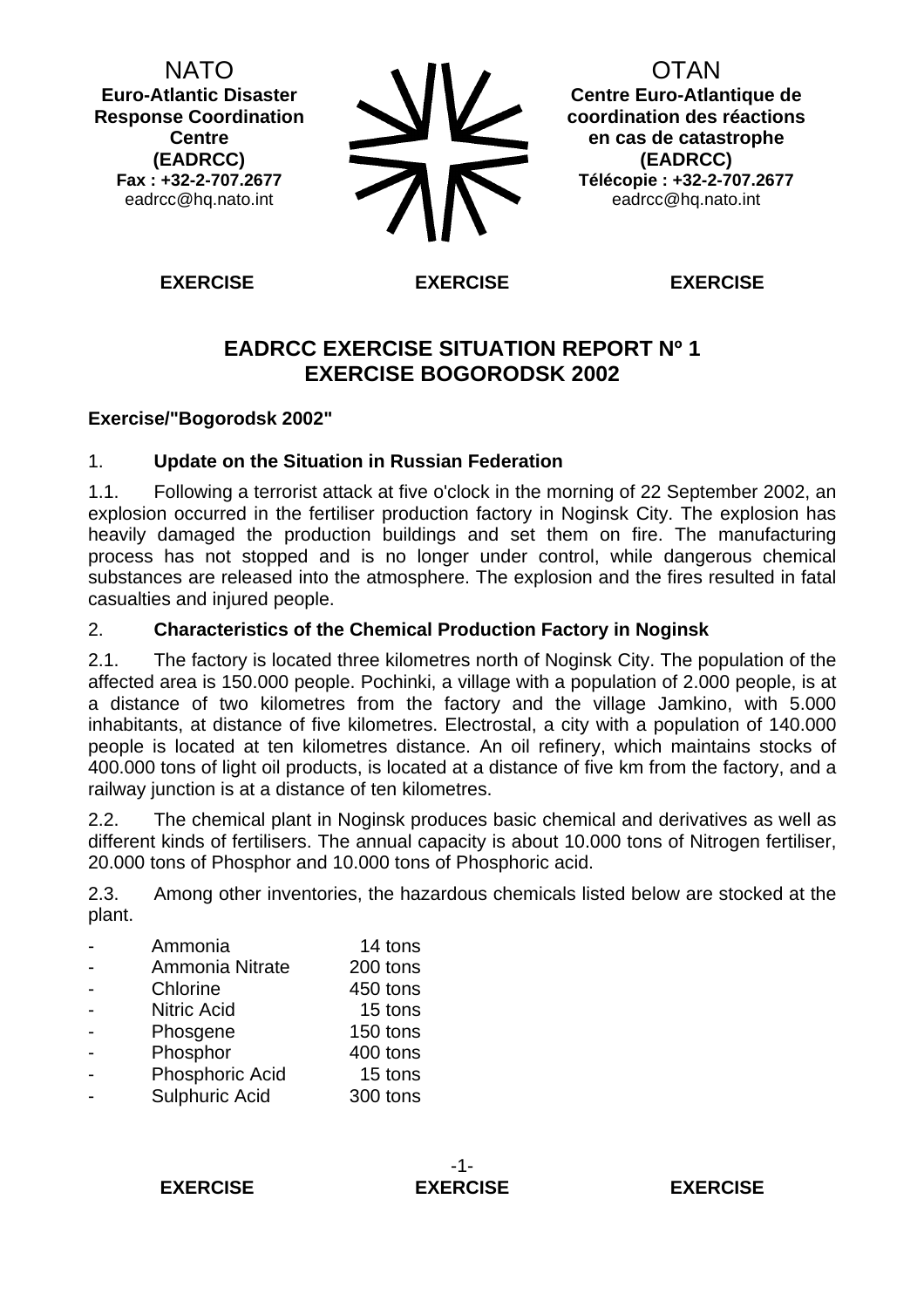**EADRCC(2002)133**



## **EXERCISE EXERCISE EXERCISE**

2.4. It is estimated that with a north-eastern wind, at a speed of one meter per second, the toxic cloud will reach Noginsk City in 50 minutes and Electrostal City in two hours and 45 minutes.

## 3. **Evolution of the situation and measures taken by the Russian Authorities**

3.1. The Emergency Commission has been managing operations. Factory and city rescue teams are conducting search and rescue operations.

3.2. The Chief of the Emergency Management Centre at EMERCOM has reported the situation in the affected area to the Minister of EMERCOM. The Minister has decided to deploy an Operational Emergency Headquarters and to call for a meeting of the Inter-Agency Commission for Disaster Prevention and Response. Simultaneously, all forces and facilities of EMERCOM Central Region have been alerted and brought into readiness. The rescue teams of Russia's EMERCOM have arrived at the disaster area at nine o'clock in the morning of 22 September 2002.

3.3. In the meantime, the Investigation and Criminal Commission of the Federal Security Service and of the Ministry of Interior have been working in the area of the terrorist attack, and all public security forces from Noginsk City are engaged.

3.4. It is been estimated that the area of chemical contamination spreads to approximately 60 square kilometres, which includes five villages and cities with a total population of about 150.000 people. To determine the exact dimensions of the chemical contamination, aerial and land reconnaissance operations have been carried out using survey and laboratory control facilities.

3.5. The Local Emergency Management Authority (LEMA) has carried out all necessary protective measures, such as warning of the population, evacuation and sheltering. The evacuation of the local population and the security of the contaminated area have been arranged by officers of the Guarding Service from the Ministry of Interior and by staffs of the Evacuation Commission.

3.6. To locate and eliminate the chemical contamination, the following measures have been introduced:

- Establishment of water screens:
- Construction of traps and mounds at the locations of substance leakage; and
- Complex engineering measures

3.7. Four medical teams have been working in the disaster areas, and Fire Fighters have been trying to locate and stop fires.

3.8. On 22 September 2002, at twelve o'clock, the EMERCOM Air Mobile Field Hospital has deployed to the disaster area and its personnel has started providing medical aid to the affected population. Another Multi-Discipline Mobile Hospital of the Ministry of Health has deployed to the nearest Noginsk Central Regional Hospital, and the 32<sup>nd</sup> Central Navy Clinic (Kupavna Settlement, Moscow Region).

### **EXERCISE EXERCISE EXERCISE**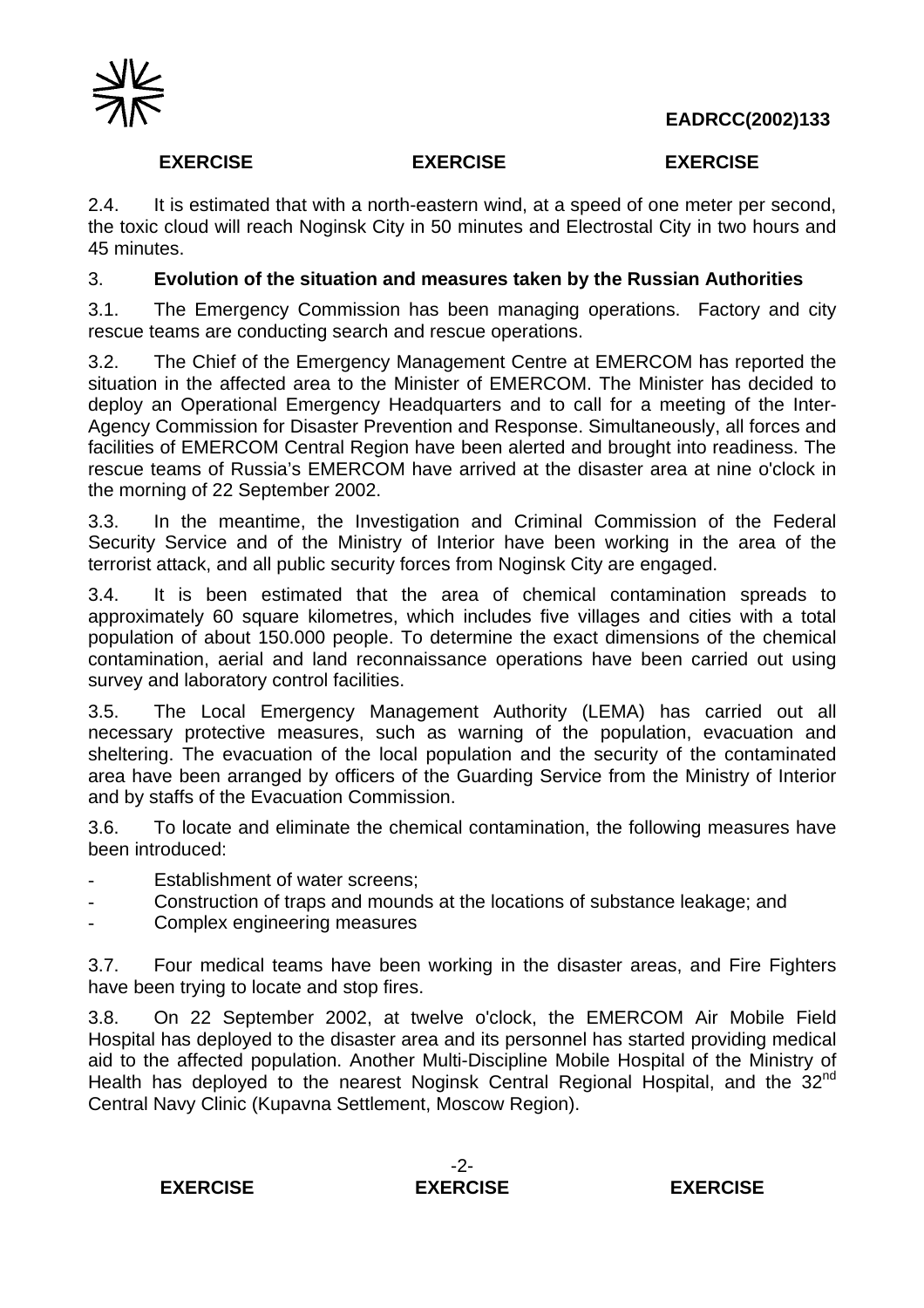



### **EXERCISE EXERCISE EXERCISE**

3.9. At 14.00 hrs on 22 September 2002, another explosion occurred at the Isothermal Tank Storage. This has resulted in a secondary emission of chemically hazardous substance, which has affected some of the rescue teams. This has created a new threat of contamination for a territory with about 20.000 people. It should be noted that as with the primary emission, not all substances listed in paragraph [2.3](#page-0-0) were released simultaneously.

3.10. At 15.00 hrs on 22 September 2002, the Russian Ministry of EMERCOM has reported to the Chair of the Government on the current situation, and at 17.00 hrs on 22 September 2002, the Ministry of Foreign Affairs requested international assistance.

3.11. Throughout 23 September 2002, the emergency rescue activities have continued and the local population has been evacuated from areas of potential contamination.

3.12. Russia has deployed the following units:

- Command and Control;
- A communication team:
- Search and Rescue teams;
- Fire fighting teams :
- A chemical team;
- A field medical team;
- Explosives Ordnance Disposal (EOD)/Improvised Explosives Disposal (IED) team;
- An airborne response team;
- An air operations group;
- A field kitchen; and
- Police forces.

3.13. On 24 September 2002, international teams have started arriving at the disaster area and the Local Emergency Management Authority (LEMA) has proceeded with rescue operations and other urgent activities in the affected area. Together with representatives from the international teams, the local authorities have made an assessment of the team capabilities and develop the operational plan for actions. Early morning 25 September 2002, the international teams were ready to respond.

### <span id="page-2-0"></span>4. **Deployment of International Teams**

4.1. The following national elements are participating to the Euro-Atlantic Disaster Response Unit (EADRU) and have been deployed:

|                          | <b>Description</b>                                                           | Date     | No. Personnel |
|--------------------------|------------------------------------------------------------------------------|----------|---------------|
| <b>Austria</b><br>4.1.1. | Explosives Ordnance Disposal (EOD) /<br>Improvised Explosives Disposal (IED) | 25-09-02 | 3             |
| <b>Armenia</b><br>4.1.2. | Search and Rescue                                                            | 25-09-02 | 20            |

**EXERCISE EXERCISE EXERCISE** 

-3-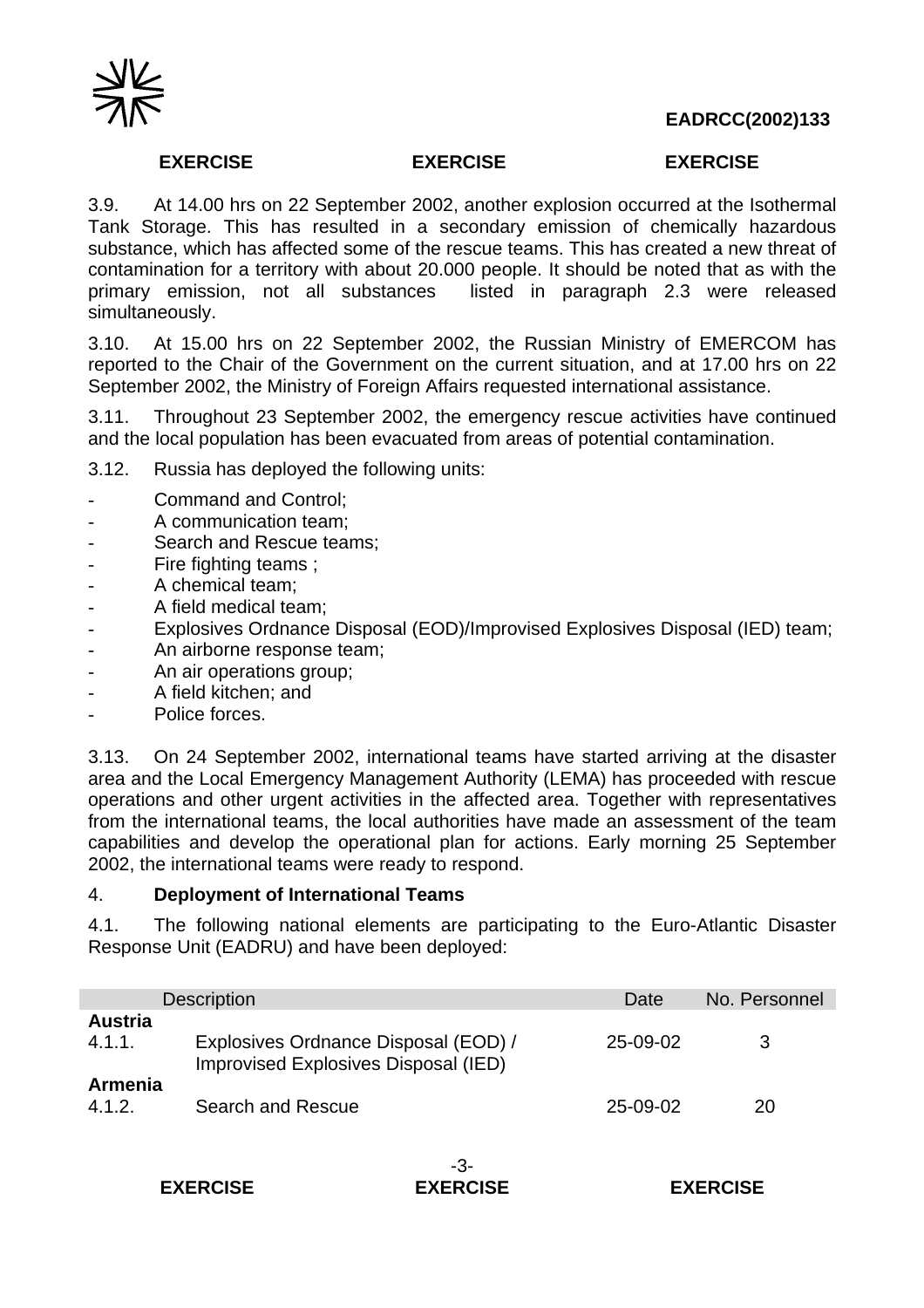

 **EADRCC(2002)133**

|                                        | <b>EXERCISE</b>                                                                                                 | <b>EXERCISE</b> |          | <b>EXERCISE</b> |
|----------------------------------------|-----------------------------------------------------------------------------------------------------------------|-----------------|----------|-----------------|
|                                        | <b>Description</b>                                                                                              |                 | Date     | No. Personnel   |
| Azerbaijan<br>4.1.3.<br><b>Belarus</b> | Search and Rescue                                                                                               |                 | 25-09-02 | 13              |
| 4.1.4.                                 | Chemical Team; Field Medical Team;<br><b>Assistance Team</b>                                                    |                 | 25-09-02 | 39              |
| <b>Finland</b>                         |                                                                                                                 |                 |          |                 |
| 4.1.5.                                 | Chemical Team, Search and Rescue,<br><b>Command and Control Team</b>                                            |                 | 25-09-02 | 11              |
| Germany                                |                                                                                                                 |                 |          |                 |
| 4.1.6.                                 | <b>EOD Explosives Ordnance Disposal/IED</b><br><b>Improvised Explosives Disposal</b>                            |                 | 25-09-02 | 3               |
| <b>Iceland</b>                         |                                                                                                                 |                 |          |                 |
| 4.1.7.                                 | Search and Rescue; Command and Control<br>Team, Field Medical Team                                              |                 | 25-09-02 | 20              |
| <b>Italy</b>                           |                                                                                                                 |                 |          |                 |
| 4.1.8.                                 | Command and Control Team, Chemical Team,<br>Decontamination Team, Field Kitchen Team,<br><b>Assistance Team</b> |                 | 25-09-02 | 26              |
| <b>Moldova</b>                         |                                                                                                                 |                 |          |                 |
| 4.1.9.                                 | Chemical Team, Field Medical Team                                                                               |                 | 25-09-02 | 11              |
| <b>Norway</b>                          |                                                                                                                 |                 |          |                 |
| 4.1.10.                                | <b>Decontamination Team</b>                                                                                     |                 | 25-09-02 | $\overline{4}$  |
| <b>Poland</b>                          |                                                                                                                 |                 |          |                 |
| 4.1.11.                                | <b>Search and Rescue</b>                                                                                        |                 | 25-09-02 | $\overline{7}$  |
| <b>Sweden</b>                          |                                                                                                                 |                 |          |                 |
| 4.1.12.                                | Chemical Team, Decontamination Team,<br><b>Command and Control Team</b>                                         |                 | 25-09-02 | 29              |
| <b>Ukraine</b>                         |                                                                                                                 |                 |          |                 |
| 4.1.13.                                | Chemical Team, Search and Rescue, Field<br><b>Medical Team</b>                                                  |                 | 25-09-02 | 27              |

## 5. **Outstanding requirements for assistance**

5.1. With the deployment of the National Elements as listed in paragraph [4,](#page-2-0) all requirements for assistance to the stricken nations have been met.

## 6. **Contact information**

6.1. The Operational Point of Contact in affected area can be contacted in the following way:

| Name:         | To be announced (TBA) |
|---------------|-----------------------|
| Organization: | <b>TBA</b>            |
| Telephone:    | <b>TBA</b>            |
| Fax:          | <b>TBA</b>            |

## **EXERCISE EXERCISE EXERCISE**